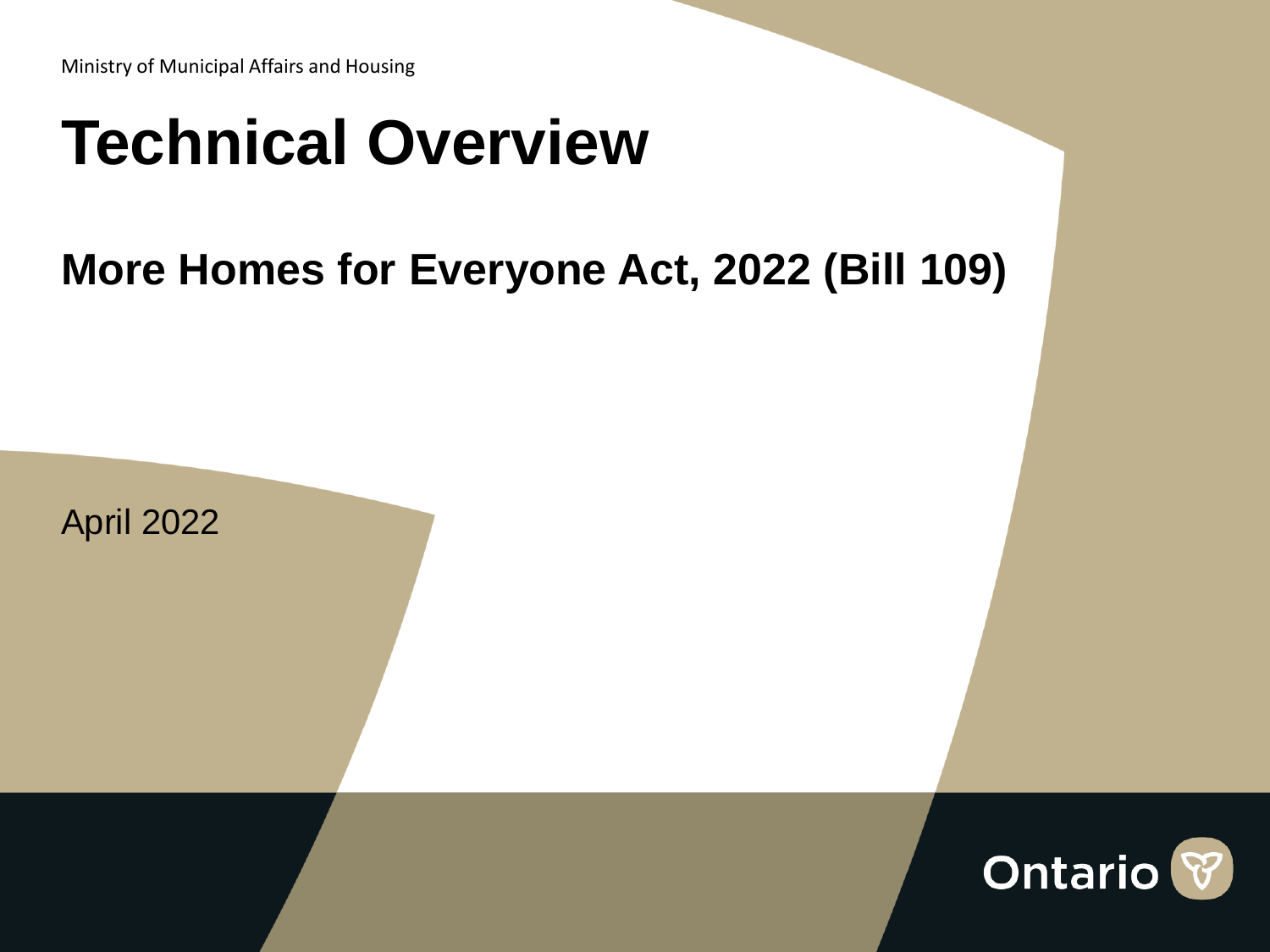### **Context**

More Homes for Everyone builds on the success of the Housing Supply Action Plan 2019 by introducing a range of cross-government initiatives that will help increase supply, address market speculation, and protect homebuyers, owners and renters.

### **Legislative and Regulatory Changes**

- Changes to the Planning Act, Development Charges Act, 1997, City of Toronto Act, 2006 and to regulations under the Planning Act and Development Charges Act, 1997.
- Legislative amendments to and regulatory amendments under the New Home Construction Licensing Act, 2017 and the Ontario New Home Warranties Plan Act to strengthen consumer protection for new home purchasers.

### **Other Initiatives Included in the Plan**

• Funding commitments and policy and program changes that represent cross-government efforts that will help increase supply and improve affordability.

### **More Homes for Everyone**

**Less red tape, more homes**

**Make it easier to build community housing**

**Protect home buyers, homeowners and renters**

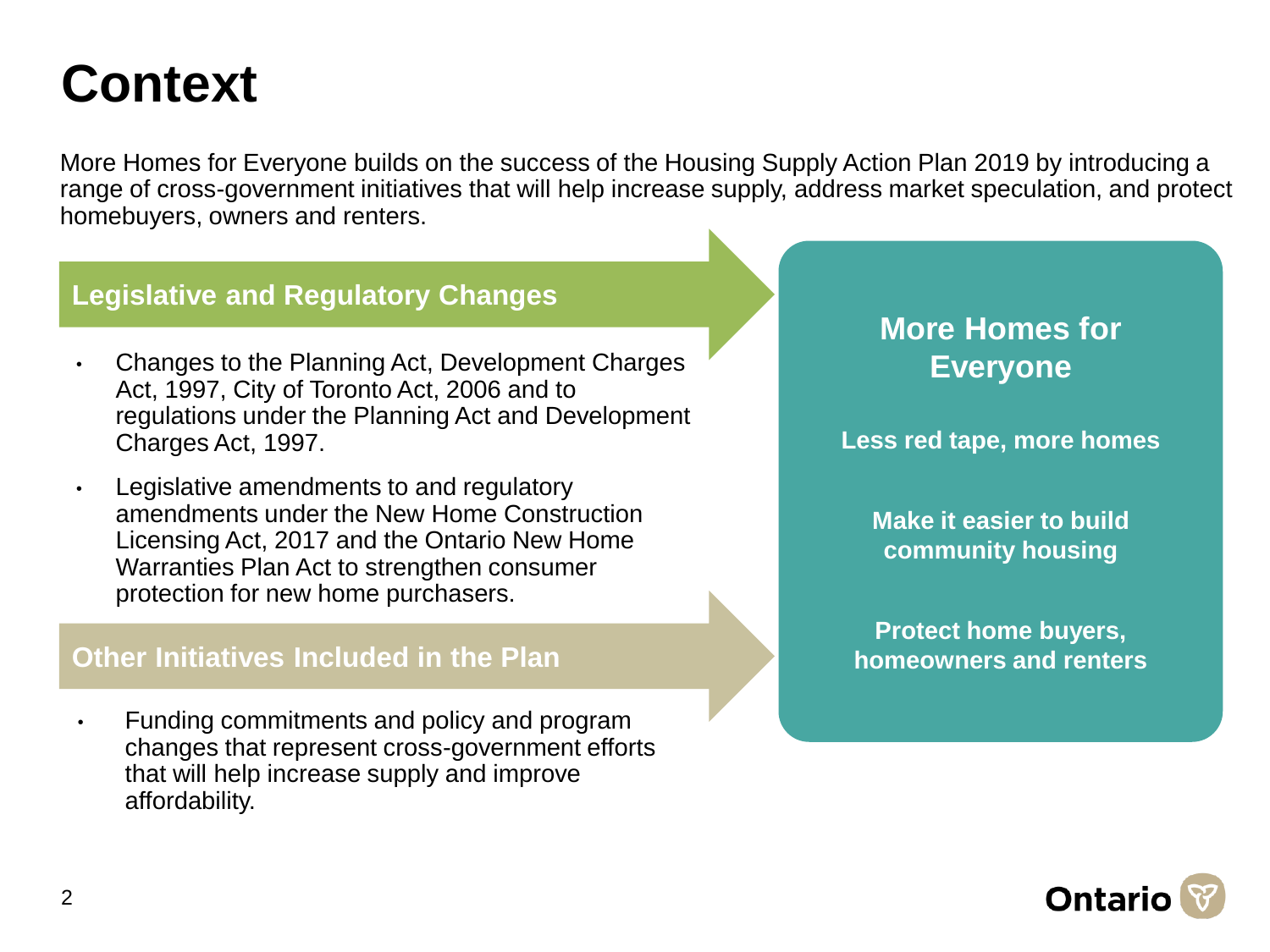## **Summary of Legislative Changes**

On March 30, 2022, the government introduced Bill 109, the More Homes for Everyone Act. The Bill was passed by the Legislature and received Royal Assent on April 14, 2022.

Schedules 1, 2 and 5 of the bill make changes to the Planning Act, City of Toronto Act, 2006 and the Development Charges Act, 1997 to:

- Make changes related to zoning, plan of subdivision and site plan application processes to expedite approvals and incent timely decisions
- Ensure provincial housing policies are implemented and priority projects are expedited by making changes to provide the Minister of Municipal Affairs and Housing with new tools to address dispute resolution, and
- Enhance transparency and increase certainty of development costs through changes to developmentrelated charges.

The changes in Schedules 1, 2 and 5 came into force on April 14, 2022 upon Royal Assent except as otherwise noted.

Schedules 3 and 4 of the bill make amendments to the New Home Construction Licensing Act, 2017 (Licensing Act) and to the Ontario New Home Warranties Plan Act (Warranties Act) to strengthen protections for purchasers of new homes.

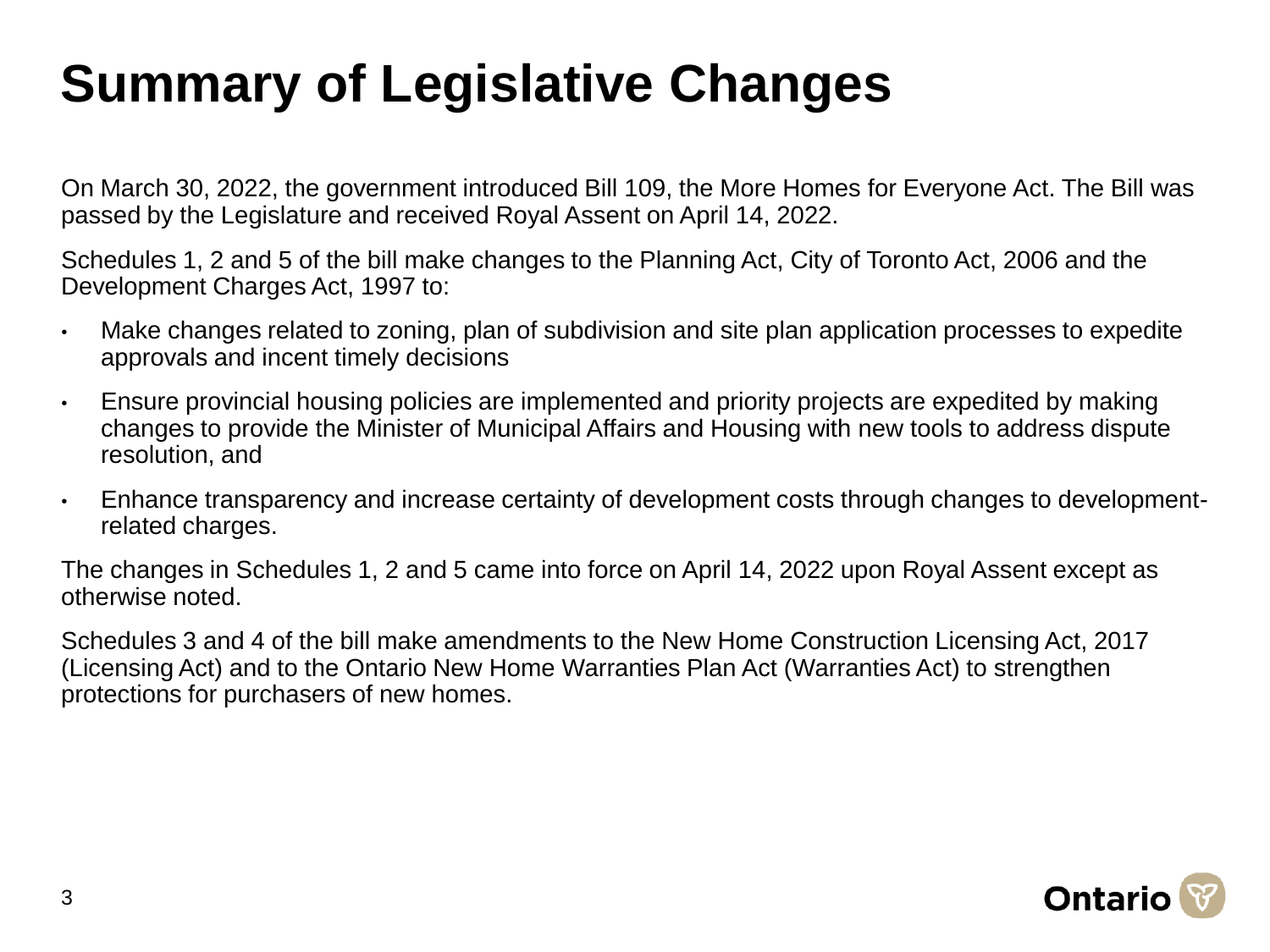## **Minister's Authority Regarding Official Plans**

The changes provide the Minister of Municipal Affairs and Housing with discretionary authority to suspend the time period for the Minister to make a decision on official plans and amendments.

For official plans and amendments before the Minister on March 30, 2022 (i.e., date of introduction) the following are suspended:

- the ability to appeal in respect of the Minister's failure to make a decision where the 120-day time period has expired prior to March 30, 2022 and no appeals have been filed prior to that date, and
- the 120-day time period for those matters that are still within the 120-day time period on March 30, 2022.

The changes also give the Minister discretionary authority to refer all or part(s) of an official plan matter to the Ontario Land Tribunal (OLT) for a recommendation, and forward all of an official plan matter to the OLT to make a decision.

### **Change Bill and Leg. References**

### **Bill References:**

Schedule 5 of Bill, sections 1 and 3.

### **Planning Act References:**

New subsections 17 (40.1) to (40.1.3) provide rules respecting when the Minister as an approval authority can provide notice to suspend the period of time after which there may be appeals of the failure to make a decision in respect of a plan.

New subsections 17 (55) to (64) provide a process for the Minister as an approval authority to refer plans to the Ontario Land Tribunal for a recommendation or a decision.

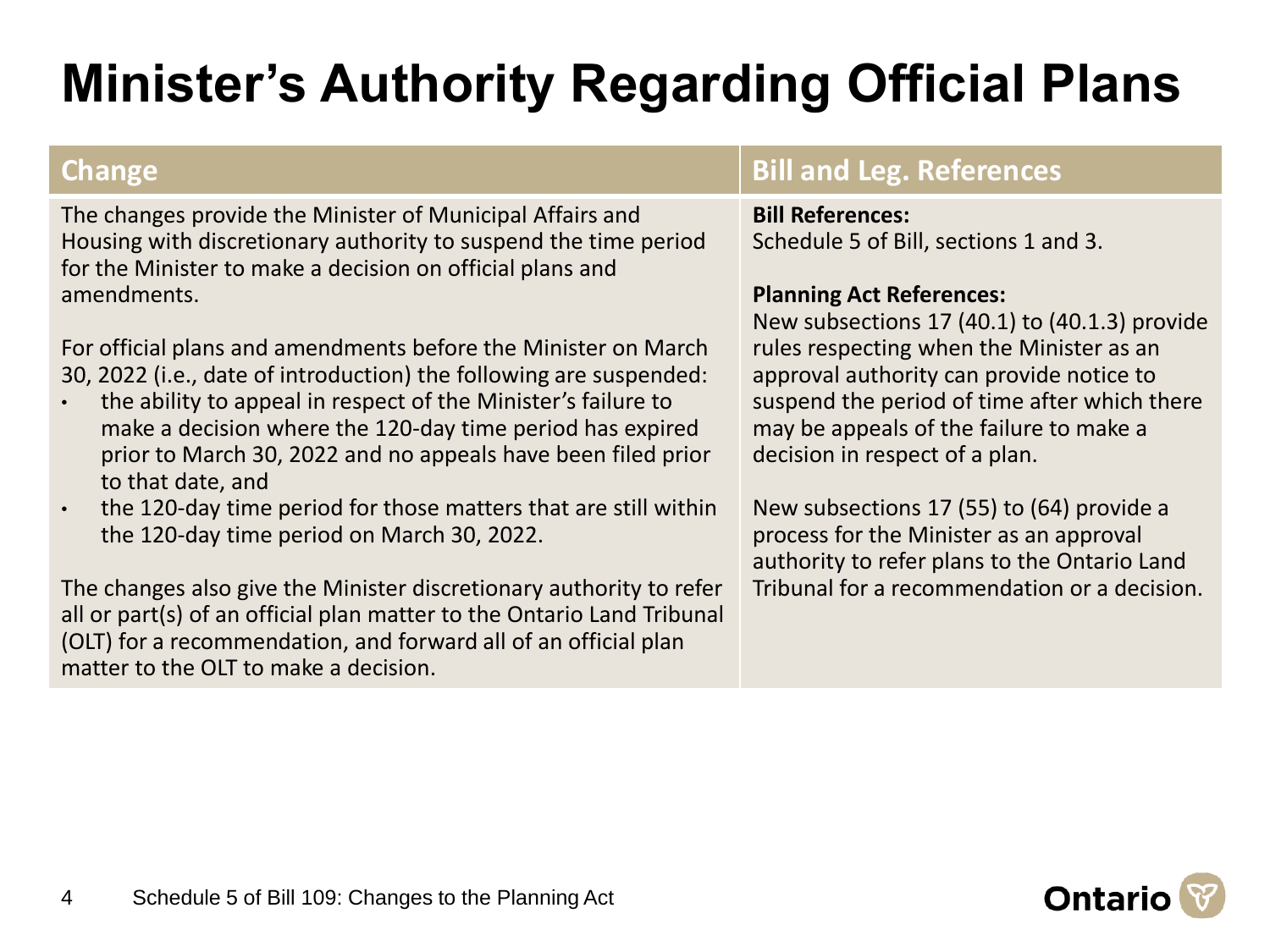### **Minister's order at request of municipality (Community Infrastructure and Housing Accelerator)**

The changes establish a new Minister's order-making authority to respond to municipal council resolutions requesting expedited zoning. The tool cannot be used in the Greenbelt Area. The Minister shall also issue guidelines governing the scope of how this authority may be used, and the guidelines need to be in place before an order could be made.

The requesting municipality is responsible for providing public notice, undertaking public consultation and ensuring the order is made available to the public.

Provincial plans, the Provincial Policy Statement and municipal official plans do not apply to the Minister's order.

In issuing an order, the Minister is able to:

- provide exemption for other necessary planning related approvals from provincial plans, the Provincial Policy Statement and municipal official plans, if requested by the municipality, and
- impose conditions on municipality and/or proponent.

Where conditions were imposed, the Minister or the municipality is able to require agreements to be entered into that could be registered on title.

Once in effect, only the Minister would be able to make any changes to the order. The Minister could amend an order at the request of the municipality or could revoke or amend an order at any time at their own discretion, without having to undertake consultation or provide notice. The Minister's order would not be subject to appeal.

### **Change Bill and Leg. References**

**Bill References:** Schedule 5 of Bill, sections 2 and 5.

### **Planning Act References:**

An additional type of Minister's order is added to the Act in section 34.1. These orders are made by the Minister at the request of a municipality. This section sets out the process and rules respecting such orders.

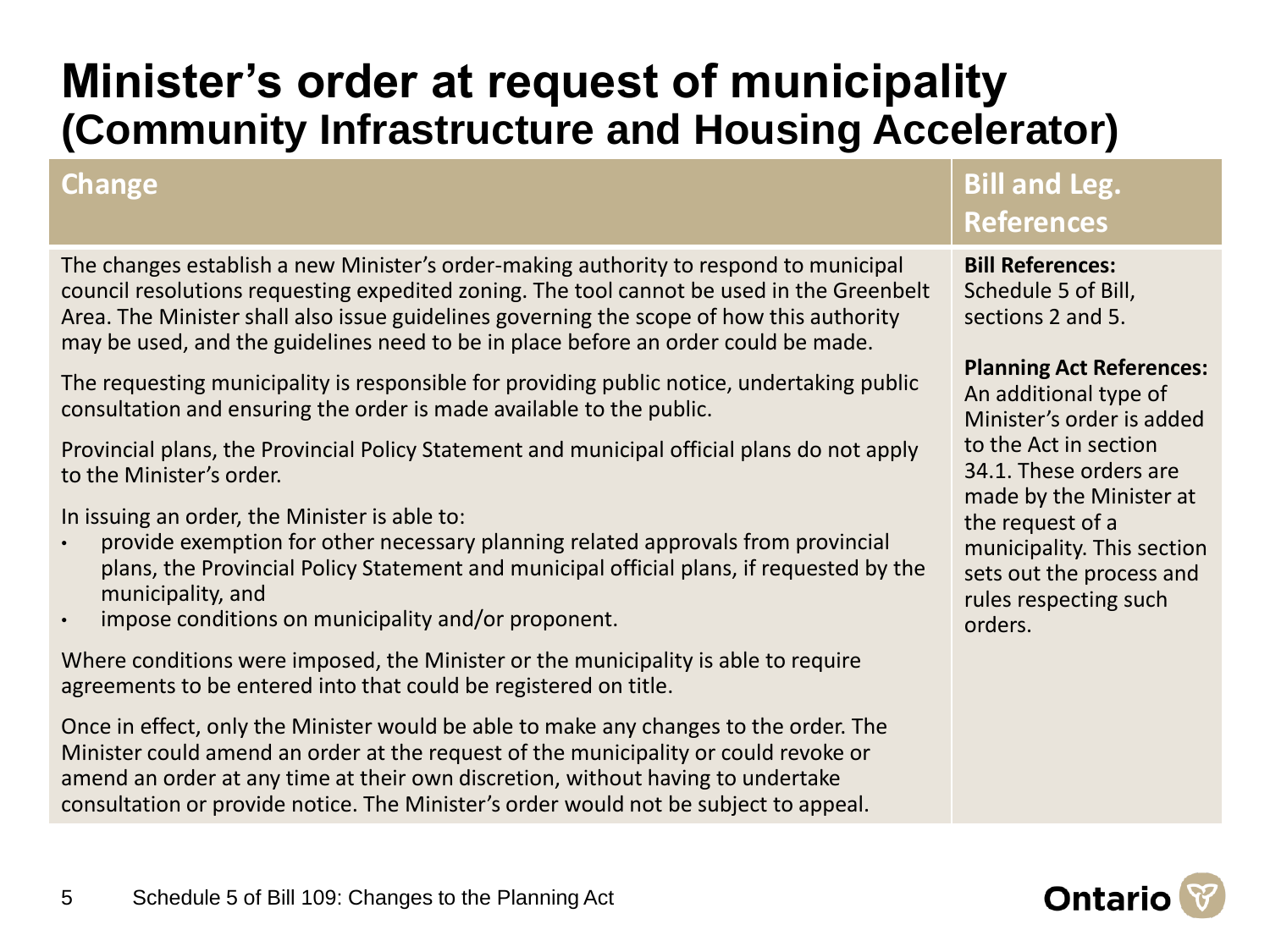## **Refunds of Zoning By-law Application Fees**

The changes require municipalities to gradually refund zoning bylaw amendment application fees if they fail to make a decision on an application within the following legislated timelines:

- 50% of the fee if the decision is not made within 90 days (or 120 days if concurrent with an official plan amendment application) from the date the municipality received the complete application and fee,
- 75% of the fee if the decision is not made within 150 days (or 180 days if concurrent with an official plan amendment application) from the date the municipality received the complete application and fee, and
- 100% of the fee if the decision is not made within 210 days (or 240 days if concurrent with an official plan amendment application) from the date the municipality received the complete application and fee.

The change to require a gradual refund of zoning bylaw amendment application fees will apply to all applications received on or after January 1, 2023.

### **Change Bill and Leg. References**

### **Bill References:**

Schedule 5 of Bill, section 4.

### **Planning Act References:**

New subsection 34 (10.12) provides rules respecting when municipalities are required to refund fees in respect of applications under that section.

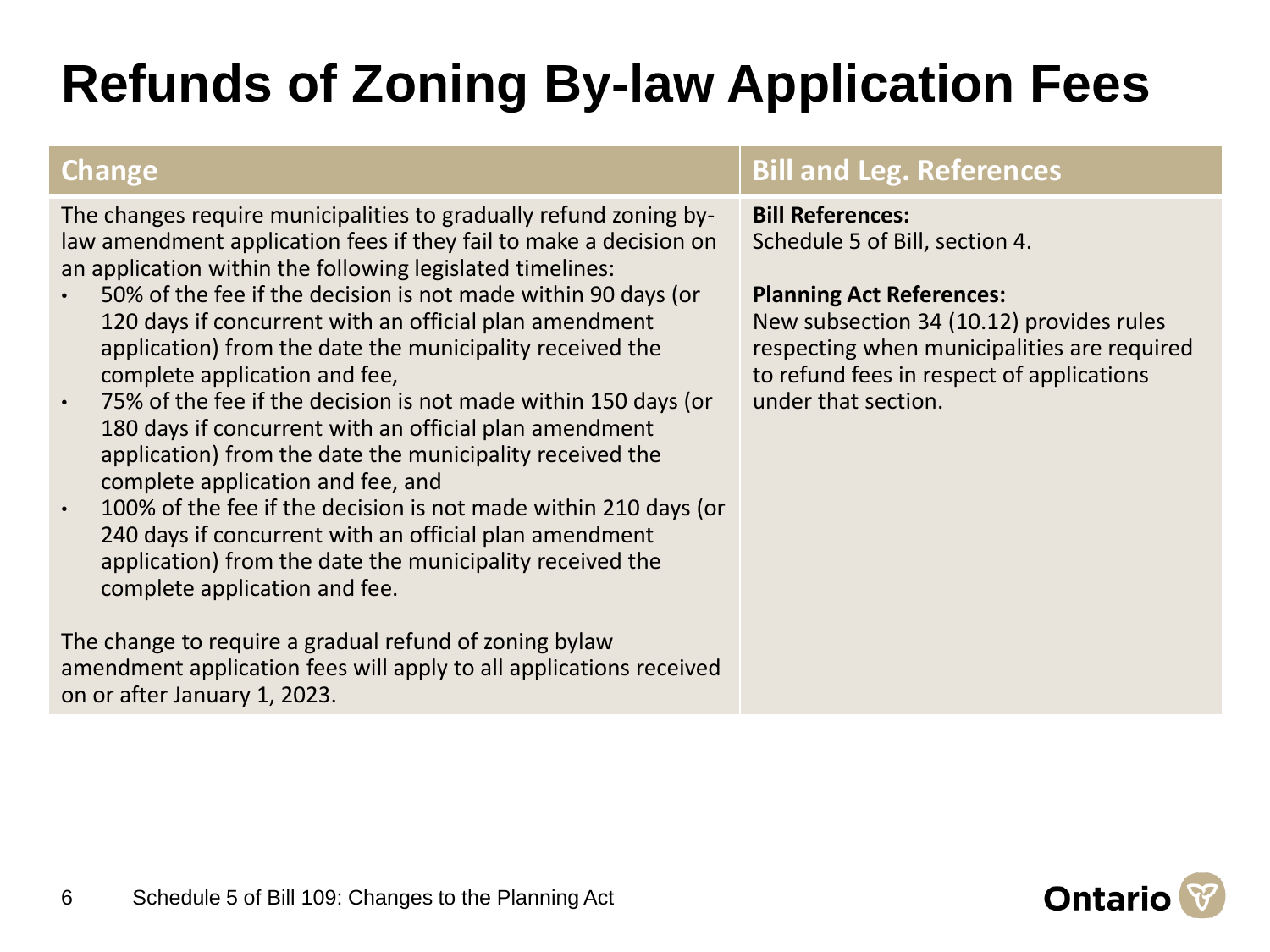## **Site Plan Control**

### **Change Bill and Leg. References**

### **Bill References:**

Schedule 1 of Bill (complementary changes to the City of Toronto Act, 2006), subsections 1 (1)- (3) and 1 (5)-(8) and section 2, and Schedule 5 of Bill (Planning Act), subsections 7 (1)-(4) and 7  $(6)-(9)$ .

### **Planning Act References:**

A number of amendments are made to section 41. A number of subsections are added that set out the rules respecting consultations with municipalities before plans and drawings are submitted for approval and respecting completeness of applications made under this section.

New subsection (4.0.1) provides for the appointment of an authorized person for the purposes of subsection (4).



- establish complete application requirements for site plan control, with recourse if the application has not been deemed complete within 30 days of acceptance by the municipality,
- extend site plan control application timelines from 30 to 60 days, and
- require that site plan control decisions be made by staff (instead of municipal councils or committees of council) and that this will apply to all site plan applications received on or after July 1, 2022.

Complementary changes reflecting the site plan control changes in the Planning Act have also been made to the site plan control provisions in the City of Toronto Act, 2006.

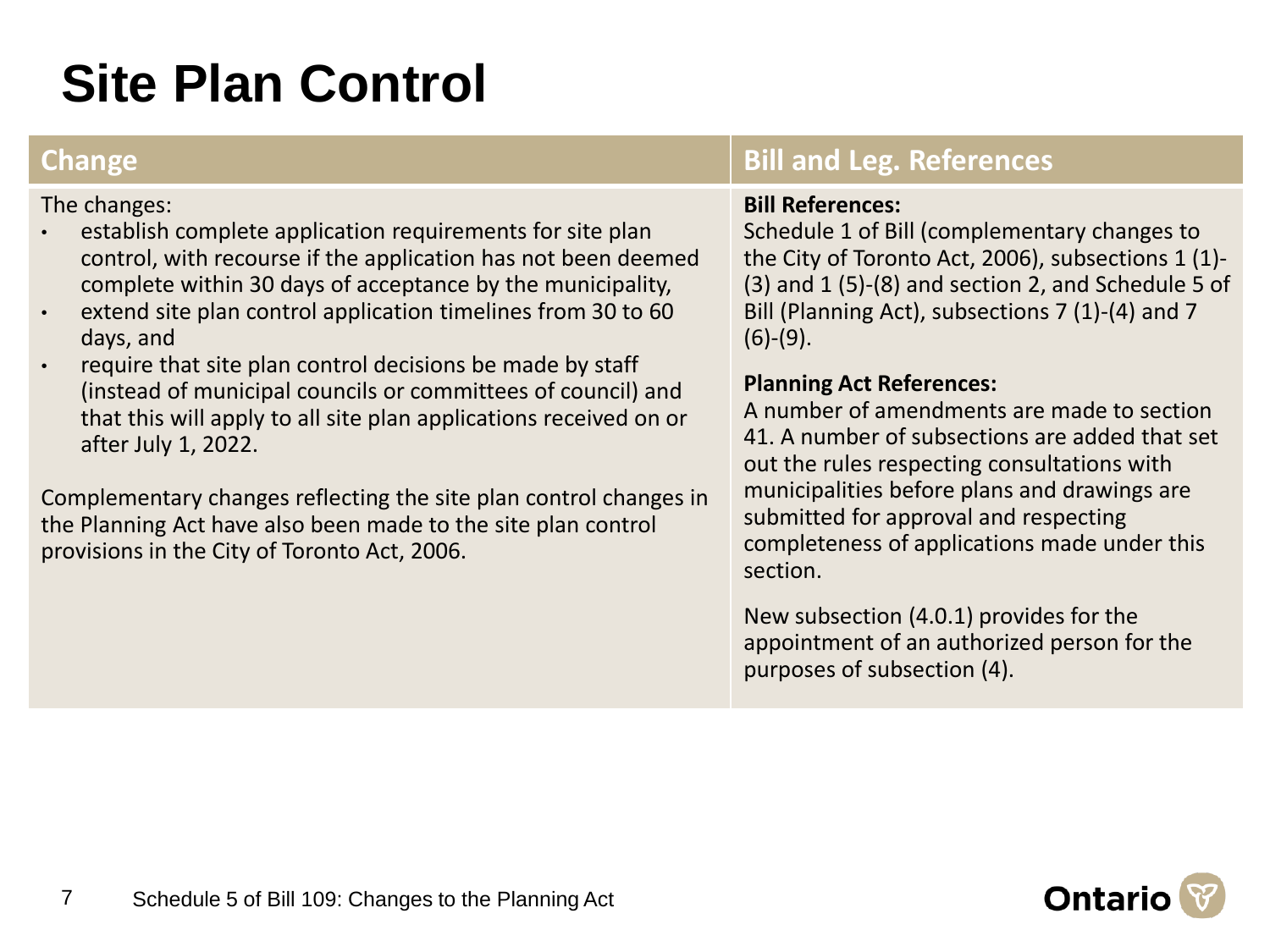## **Site Plan Control**

The changes require municipalities to gradually refund site plan control application fees if an approval is not made within the following legislated timelines:

- 50% of the fee if the decision is not made within 60 days from the date the municipality received the complete application and fee
- 75% of the fee if the decision is not made within 90 days from the date the municipality received the complete application and fee, and
- 100% of the fee if the decision is not made within 120 days from the date the municipality received the complete application and fee.

The change to require a gradual refund of site plan application fees will apply to all applications received on or after January 1, 2023.

Complementary changes reflecting the site plan control changes in the Planning Act have also been made to the site plan control provisions in the City of Toronto Act, 2006.

### **Change Bill and Leg. References**

### **Bill References:**

Schedule 1 (complementary changes to the City of Toronto Act, 2006), subsection 1 (4) and Schedule 5 of Bill (Planning Act) subsection 7 (5).

### **Planning Act References:**

A number of amendments are made to section 41. A number of subsections are added that set out the rules respecting consultations with municipalities before plans and drawings are submitted for approval and respecting completeness of applications made under this section.

New subsection (4.0.1) provides for the appointment of an authorized person for the purposes of subsection (4).

### **City of Toronto Act, 2006 References:**

Various amendments to section 114, including:

- Subsection (4) is replaced with a number of subsections that set out the rules respecting consultations with the City before plans and drawings are submitted for approval and respecting completeness of applications made under this section.
- New subsection (5.1) provides for the appointment of an authorized person for the purposes of subsection (5). Various related amendments are made to section 114.

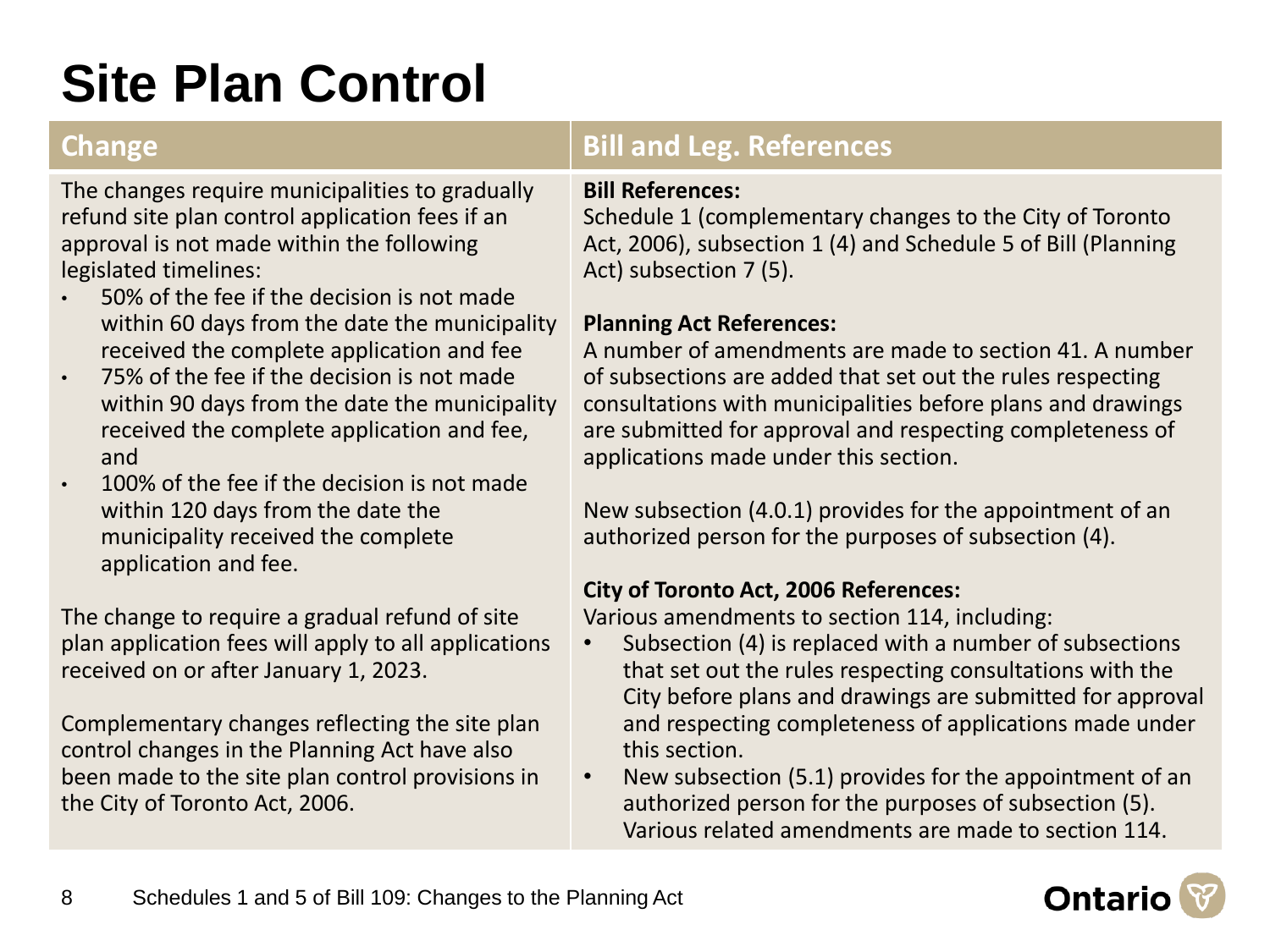## **Plans of Subdivision**

The changes establish a one-time discretionary authority to allow municipalities to reinstate draft plans of subdivision that have lapsed within the past five years without the need for a new application. This authority only applies where no agreements of purchase and sale had been entered into prior to the lapsing of the draft plan of subdivision.

The changes also establish regulation-making authority for the province to prescribe what can and/or cannot be required as a condition of draft plan of subdivision approval.

### **Change Bill and Leg. References**

**Bill References:**

Schedule 5 of Bill, section 9.

### **Planning Act References:**

New rules are added to section 51 with respect to extensions of approvals by approval authorities.

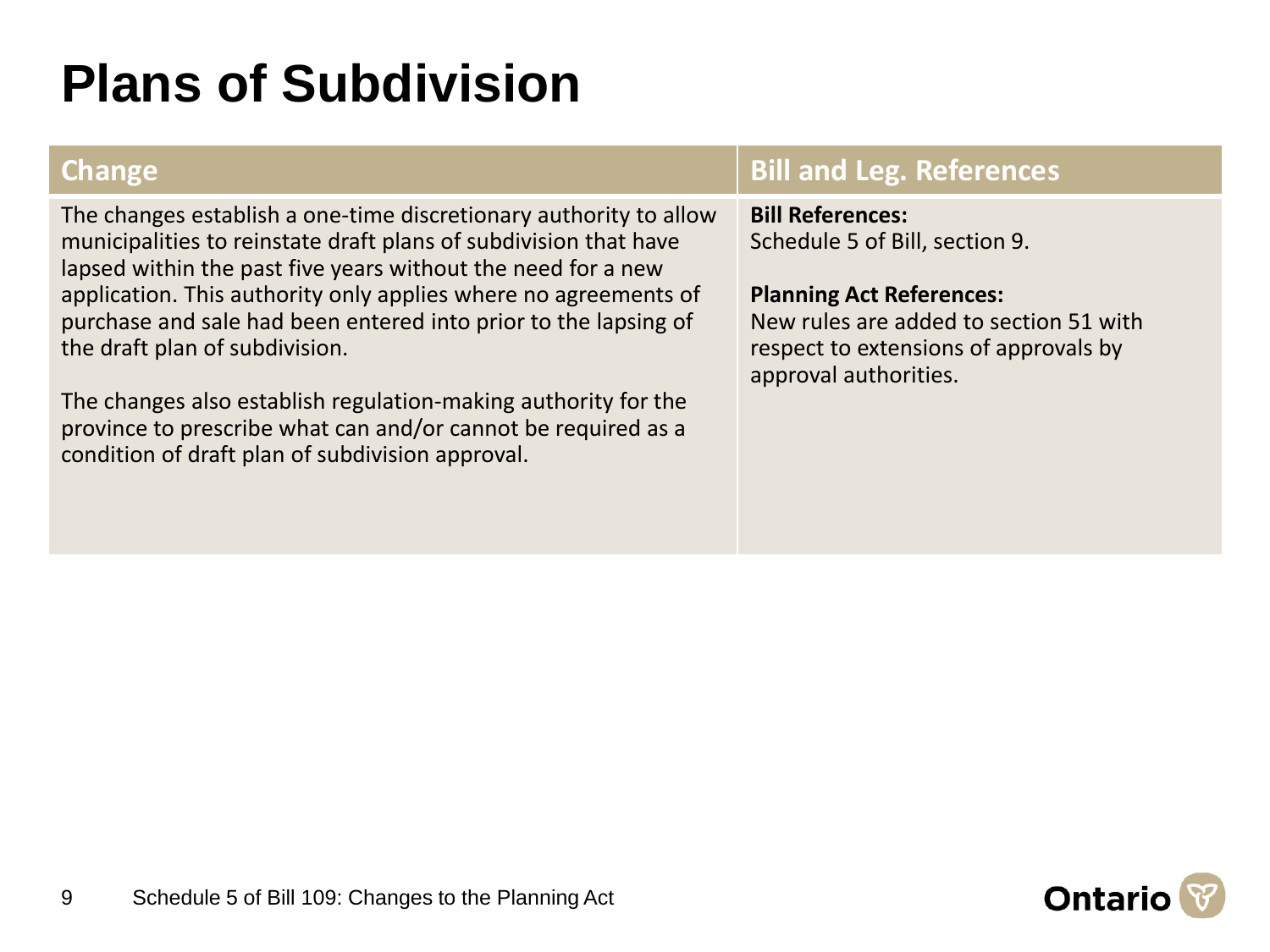## **Public Reporting Requirements**

The changes establish authority for the Minister of Municipal Affairs and Housing to require public reporting by planning authorities on development applications and approvals, including the format of municipal reporting (i.e. data standard).

### **Change Bill and Leg. References**

**Bill References:** Schedule 5 of Bill, sections 11 and 12.

### **Planning Act References:**

New section 64 provides the Minister with authority to require reporting by planning authorities on planning matters.

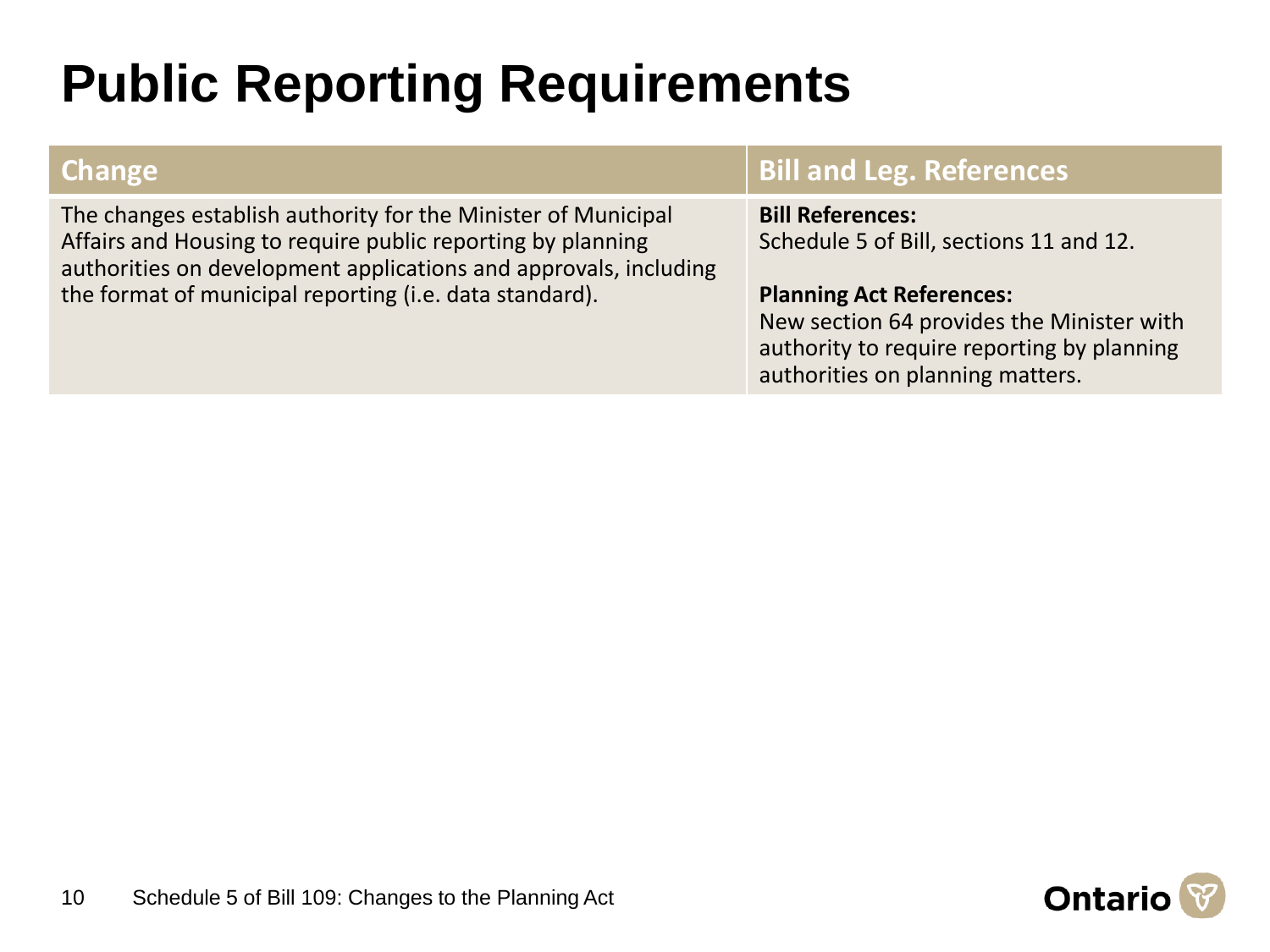## **Community Benefits Charge By-law Reviews**

The changes require any municipality with a community benefits charge by-law to publicly consult and complete a review no later than five years after the by-law is passed, and every five years thereafter.

After reviewing the community benefits charge by-law, a municipality must pass a resolution indicating whether a revision is needed. If a municipality does not pass a resolution within the timeframe, the community benefits charge by-law would expire, and a new by-law would need to be passed in order to charge for community benefits.

### **Change Bill and Leg. References**

### **Bill References:**

Schedule 5 of Bill, section 6.

### **Planning Act References:**

New subsections 37 (54) to (59) require regular reviews of community benefits charge by-laws and provide rules respecting such reviews.

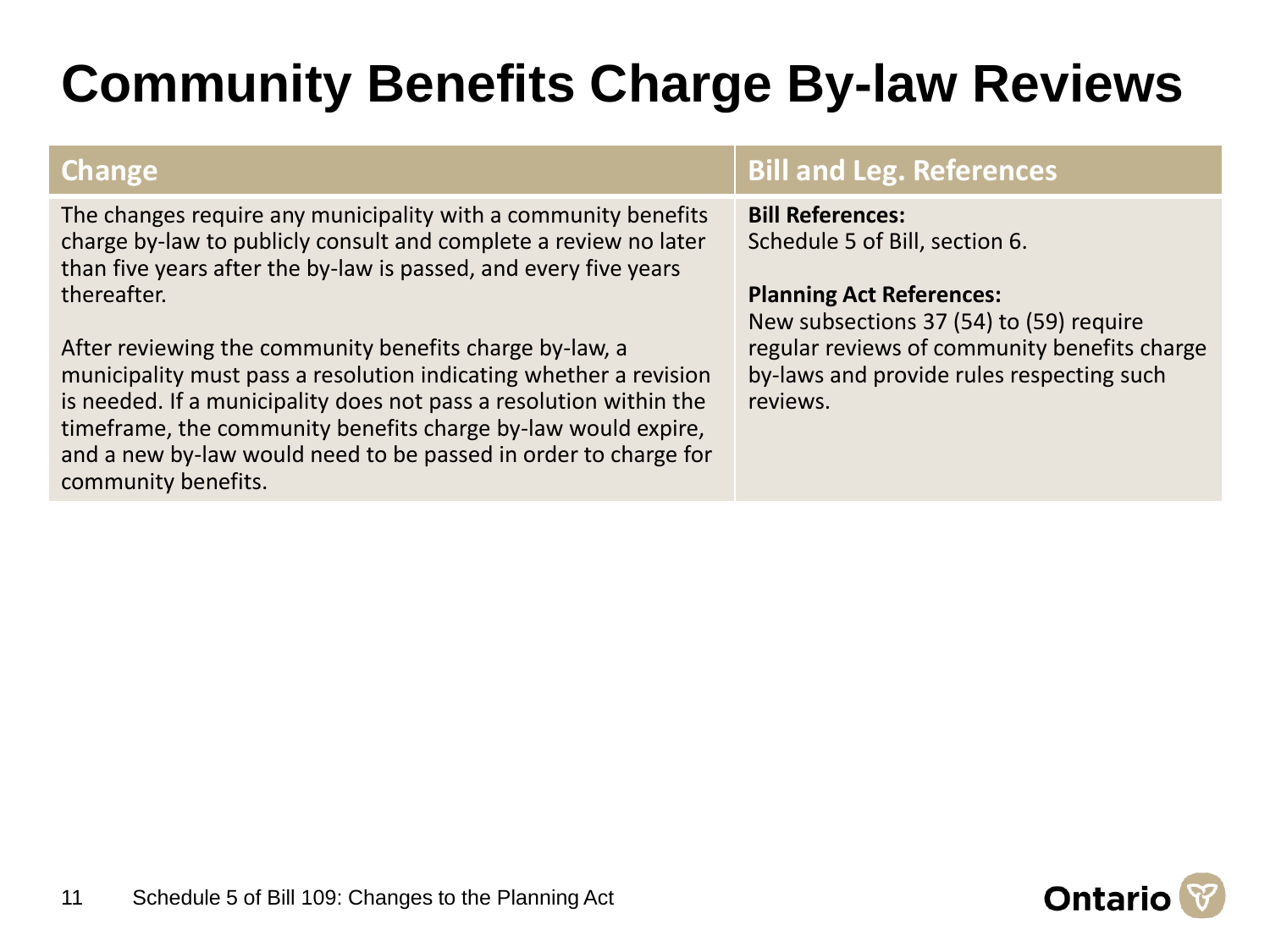## **Transit-Oriented Communities and Parkland**

The changes specify a tiered alternative parkland dedication rate for transitoriented community development sites, based on the amount or value of development land.

The alternative dedication rate will be structured as follows:

- for sites 5 hectares or less, parkland will be dedicated up to 10% of the land or its value
- for sites greater than 5 hectares, parkland will be dedicated up to 15% of the land or its value.

Changes also provide for encumbered land (i.e., land that is subject to a restriction or stratified ownership) in respect of transit-oriented community developments identified in a Minister's order (Minister of Infrastructure), to be conveyed to a municipality for park or other public recreational purposes. Encumbered parkland will be deemed to count towards any municipal parkland dedication requirements.

Transit-oriented community lands subject to the tiered alternative dedication rates on parkland will be identified pursuant to subsection 2 (1) of the Transit-Oriented Communities Act, 2020.

### **Change Bill and Leg. References**

**Bill References:** Schedule 5 of Bill, sections 8 and 10.

### **Planning Act References:**

Amendments are made to sections 42 and 51.1 with respect to parkland requirements on land designated as transit-oriented community land under the Transit-Oriented Communities Act, 2020.

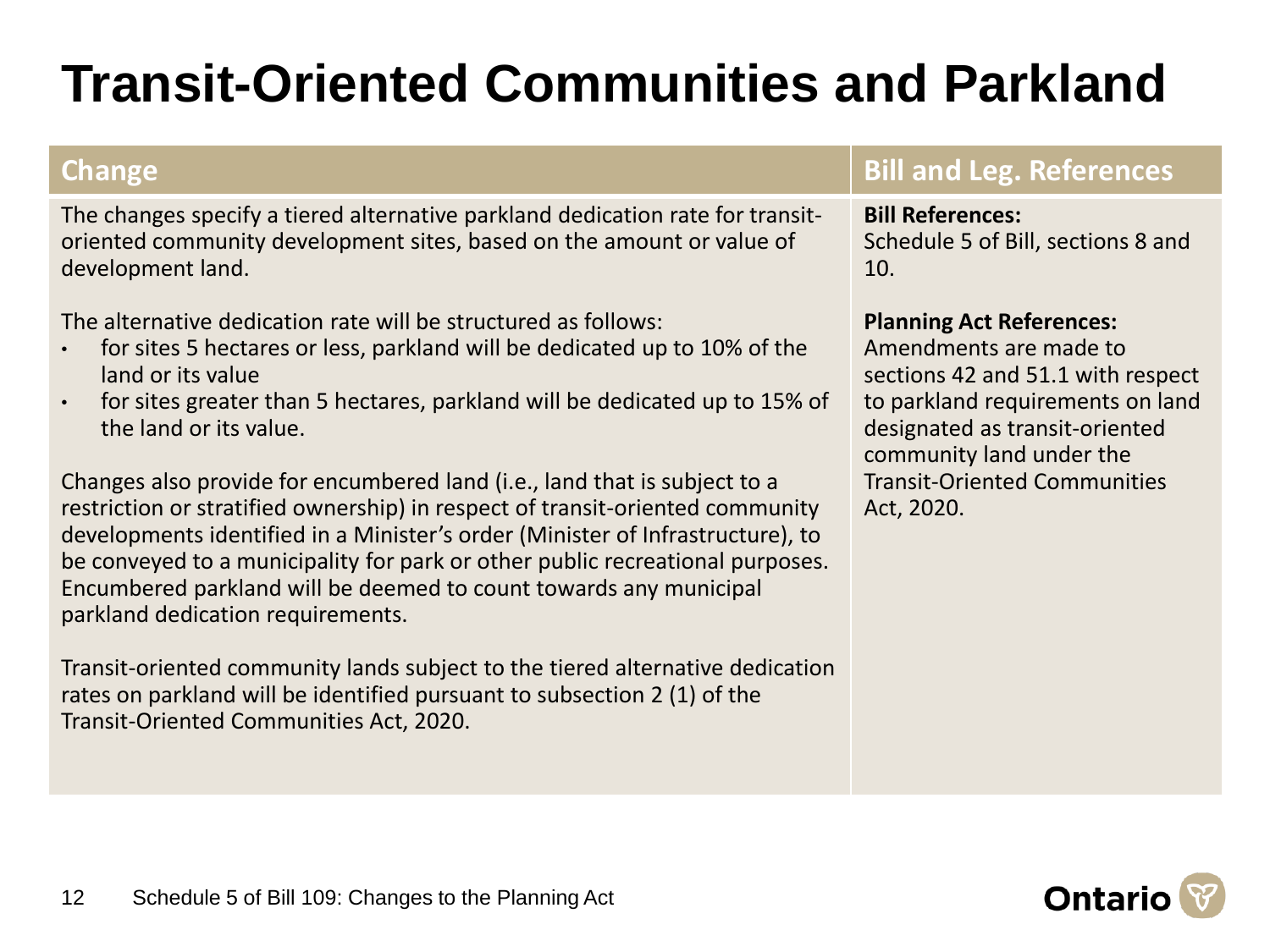## **Surety Bonds**

The changes provide the Minister of Municipal Affairs and Housing with regulation-making authority to authorize owners of land and applicants to stipulate the type of surety bonds and other prescribed instruments which may be used to secure agreement obligations in connection with local approval of land use planning matters. The regulation-making power enables the Minister to prescribe the circumstances when this authority may be used by owners of land and applicants.

The regulation-making authority regarding surety bonds will come into force on a day to be named by proclamation.

### **Change Bill and Leg. References**

**Bill References:** Schedule 5 of Bill, section 13.

### **Planning Act References:**

New section 70.3.1 provides the Minister with authority to make certain regulations respecting surety bonds and other instruments in connection with approvals with respect to land use planning.

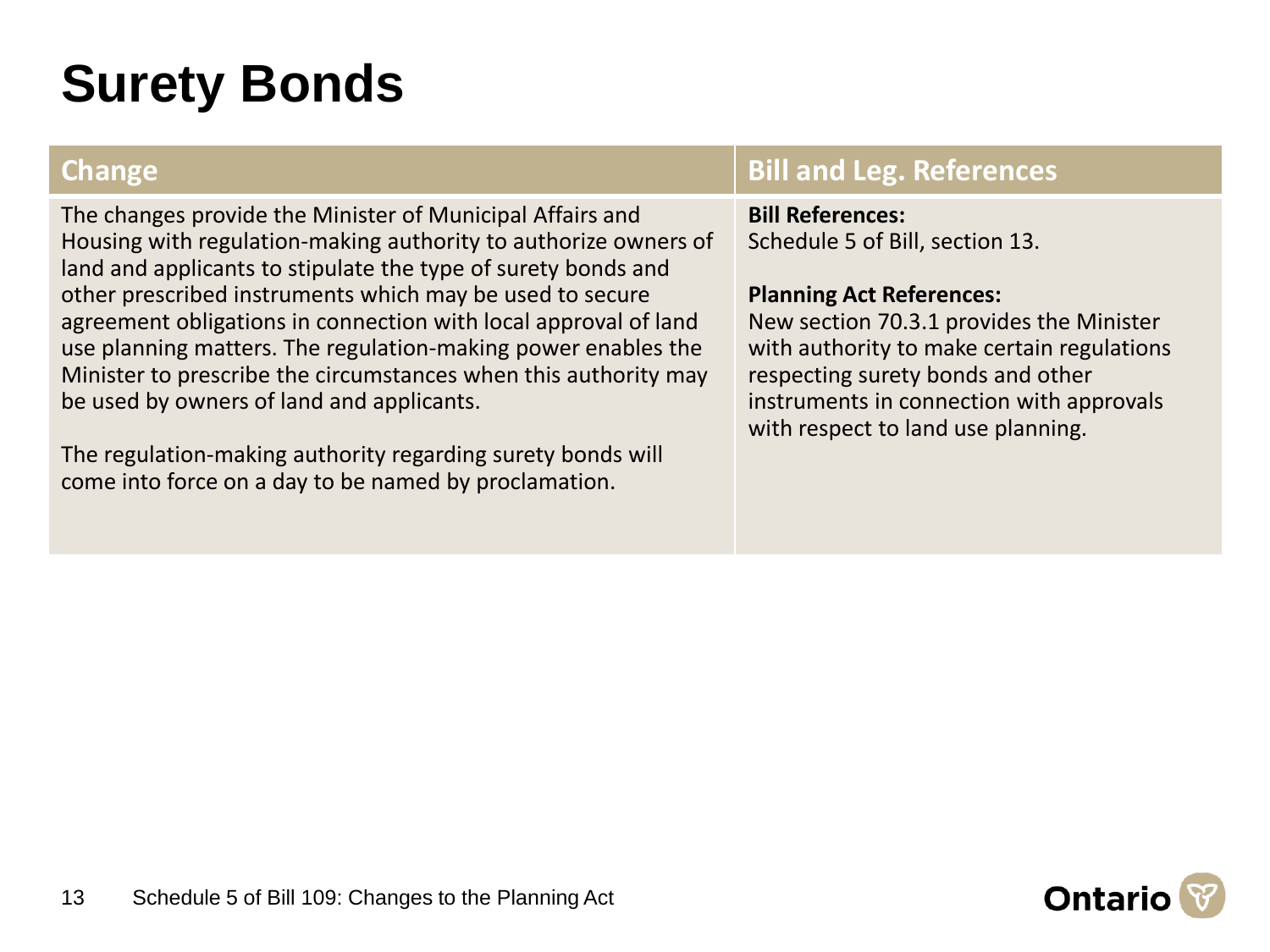### **Development Charge Reporting on Municipal Website**

14

The Development Charges Act, 1997, requires the municipal treasurer to provide the municipal council with an annual financial statement related to development charges and reserve funds each year.

The amendments require municipalities that have passed a development charge by-law, to make this statement available to the public on the website of the municipality. The Lieutenant Governor in Council also has the regulation-making authority to prescribe further requirements on the manner in which statements are made publicly available.

In circumstances where a municipality does not have a website, the statement must be made available in the municipal office.

### **Change Bill and Leg. References**

**Bill Reference:** Schedule 2 of Bill.

### **Development Charges Act, 1997 References:**

The Schedule amends the Development Charges Act, 1997 with respect to the publication of the statement of the treasurer under section 43 of the Act.

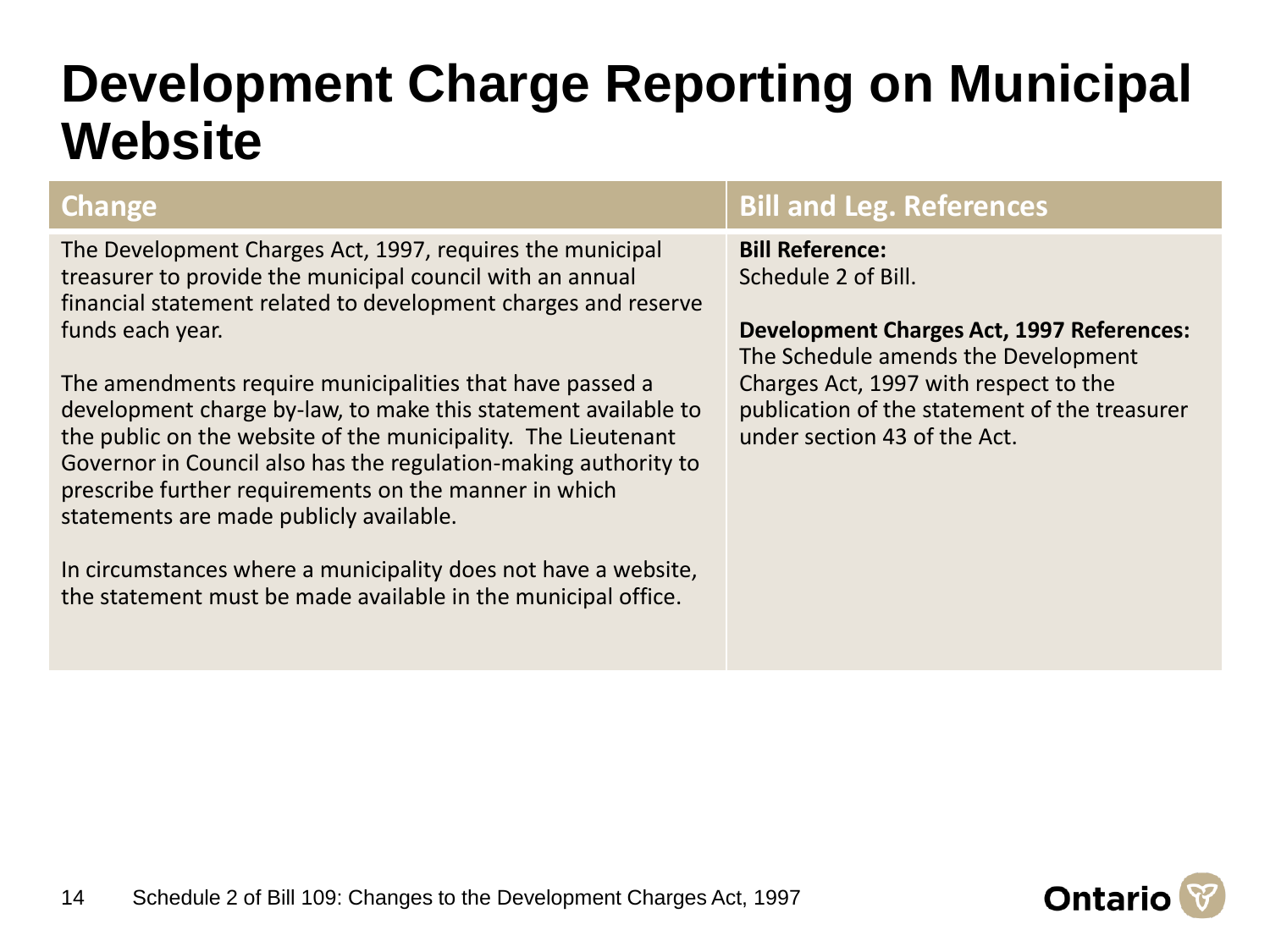# **New Home Construction Licensing Act, 2017**

The Ministry of Government and Consumer Services is making amendments to the New Home Construction Licensing Act, 2017 (Licensing Act) and to the Ontario New Home Warranties Plan Act (Warranties Act) to strengthen protections for purchasers of new homes.

**LICENSING:** Amendments would to help address the issue of inappropriate or unethical behaviour by new home builders and vendors, and also enhance the Home Construction Regulatory Authority's (HCRA) enforcement powers, among other things. The amendments:

- Enhance consumer protection by giving additional tools to the HCRA, such as ensuring the registrar does not require a complaint to be received to take certain actions
- Encourage compliance with the rules by increasing the maximum amount of a fine that the Discipline Committee may impose if a licensee contravenes the Code of Ethics, from \$25,000 to \$50,000 for individual licensees, and \$100,000 for non-individual licensees
- Establish the authority for the Discipline Committee to impose an additional fine in an amount equal to the monetary benefit acquired by a licensee as a result of a breach of the Code of Ethics
- Clarify the authority for the Discipline Committee to consider repeat contraventions as part of its determination when imposing fines for any type of Code of Ethics violations
- Increase the maximum administrative penalty amount from \$10,000 to \$25,000
- Establish the authority for an assessor to impose an additional administrative penalty in an amount equal to the monetary benefit acquired by a person as a result of a contravention
- Create the authority for a court to impose an additional fine for a conviction in an amount equal to the monetary benefit acquired by a person as a result of an offence
- Clarify that the registrar can review whether an applicant's past or ongoing conduct either is or will be in contravention of the Licensing Act and prescribed legislation, and
- Clarify under the Licensing Act that an assessor may impose an administrative penalty if the person has contravened, or is contravening, a prescribed provision of the Warranties Act or the regulations or the by-laws made under it.

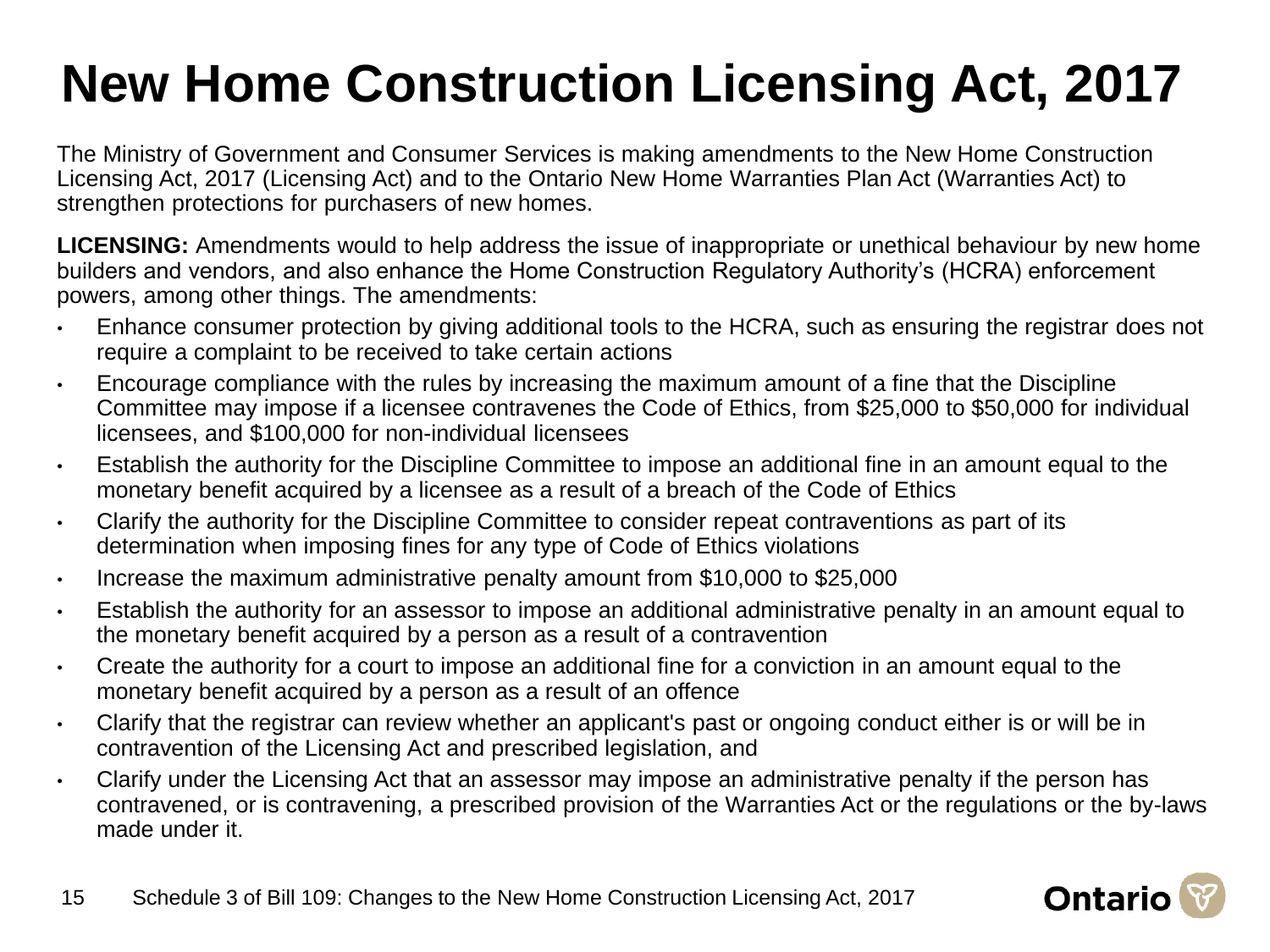## **Ontario New Home Warranties Plan Act**

**NEW HOME WARRANTIES:** Amendments provide Tarion regulatory authority to extend the duration of statutory warranties for items in a new home that are not completed when the warranties for the home begin (i.e. when the home is completed for the homeowner's possession).

• Tarion's authority will be subject to the Minister of Government and Consumer Services' approval and the Lieutenant Governor in Council will retain authority to make these regulations.